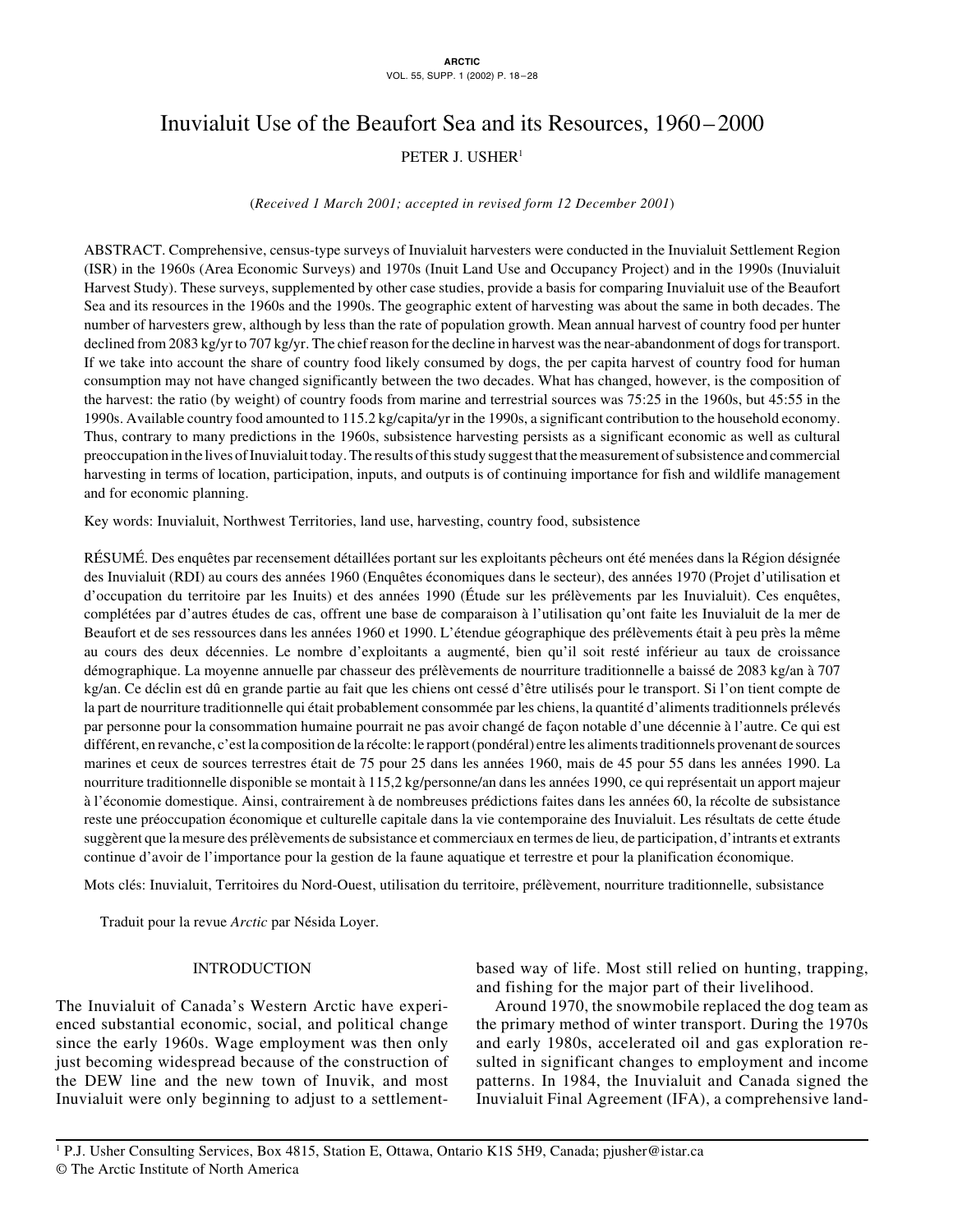claim agreement that provided the Inuvialuit with surface title to about 30% of their traditional land base; exclusive harvesting rights for some wildlife species and preferential harvesting rights for the remainder; co-management of wildlife, fisheries, and the environment; and a cash and institutional basis for Inuvialuit-controlled economic development (Canada, 1984). By the 1990s, the Inuvialuit population had doubled, although the relative sizes of the six communities did not change much over the period. Five of the communities continue to be predominantly Inuvialuit. Only Inuvik has a substantial non-aboriginal population, and some Gwich'in reside in Inuvik and Aklavik; these facts have not changed over the period.

What have these changes meant for the harvesting and use of wildlife and fishery resources in Canada's Western Arctic, and what are the implications for resource management and economic life?

#### SOURCES AND METHODS

The Inuvialuit Settlement Region (ISR) has been the subject of much socioeconomic research since the 1960s, frequently including quantitative surveys of resource harvesting and household economics. Implementation of the IFA has required the maintenance of detailed fish and wildlife harvest statistics. Consequently, a substantial body of data is available, especially from the 1960s and 1990s, for comparative purposes. Research programs providing data for this analysis include the following:

- 1) The Area Economic Survey Program conducted by Canada's Northern Administration Branch during the early to mid-1960s (Lotz, 1976). These surveys were conducted in Tuktoyaktuk and Paulatuk in 1962 (Abrahamson, 1963), in Holman in 1963 (Abrahamson, 1964; Usher, 1965), in Sachs Harbour in 1965 (Usher, 1966), and in Aklavik and Inuvik in 1966 (Bissett, 1967). Each survey took three to four months and included interviews with virtually every household in the community that covered a range of economic matters, including harvesting activities and production. Interview data were supplemented by wildlife administrative and monitoring data maintained at that time by the NWT Game Management Service and by local RCMP detachments (Usher, 1975). The data are approximate, and for some species, incomplete. Cautions regarding the use and interpretation of such data, as outlined in Usher (1975), and Usher and Wenzel (1987), apply. In general, the source data tend to underestimate the harvests of furbearers (because of domestic retention of some furs, which are hence not recorded in trade data) and small game species (which are either unrecorded or under-reported).
- 2) My own research on the economy of Banks Island (Usher, 1971), done in the mid-1960s, which combined

frequent and systematic surveys of every household with observations of harvesting activities and examination of wildlife monitoring data.

- 3) Baseline research and documentation in connection with the proposed Mackenzie Valley gas pipeline in the early 1970s (e.g., Bissett, 1974; Jessop et al., 1974), which combined hunter interviews and fish and wildlife administrative and monitoring data.
- 4) The land use and occupancy research for the Inuvialuit land claim, done in 1973 –74 (Farquharson, 1976; Usher, 1976a). The chief research method was map biography surveys, consisting of systematic map interviews covering 81% of all households (Anon., 1976). The objective of the mapping project was to document the total extent, but not the relative intensity, of Inuvialuit land use. As all major land users were interviewed, the unsurveyed portion of the population would have added nothing to the areal extent of land use, as portrayed in Figure 1. Landuse activities were grouped by three historical periods. The most recent (i.e., up to 1974) covered the period of "sedentarization," in which people moved from the seasonal camps to permanent residence in communities, especially Inuvik, Aklavik, and Tuktoyaktuk, in response to the employment opportunities and government services they provided. This period began in the various communities at different times, ranging from the mid 1950s to the early 1960s. Data from this period have been used to approximate the territorial extent of harvesting and travel in the 1960s. The outer limit of 1960s use is based on harvesting for all species.
- 5) Inuvialuit Harvest Study (IHS) data, 1988 97 (Fabijan, 1991 – 98; Usher and Wendt, 1999; Fabijan and Usher, in press). The IHS involves systematic monthly surveys of harvesters, and the overall response rate in eight of the ten years reported here exceeded 90%. The survey records the number and location of all animals harvested by Inuvialuit, by month and community. The IHS is designed to quantify subsistence harvest levels. Consequently, commercial meat and fish harvests, which are in any event a small proportion of the total and for the most part exported from the ISR, are not included. Total monthly harvests are estimated from reported harvests, using a projection formula based on the hunter response rate. Since it is assumed that there is no difference between respondents and non-respondents, respondents are treated as a simple random sample of the hunter population. Each month is treated as a separate survey, and the total annual harvest for each community is estimated as the sum of the monthly estimates. Annual estimates for most species (and especially large mammals) are within 10% at the community level—and for almost all species within 5% or less at the regional level—19 times out of 20. Measurement error is thought to be insignificant.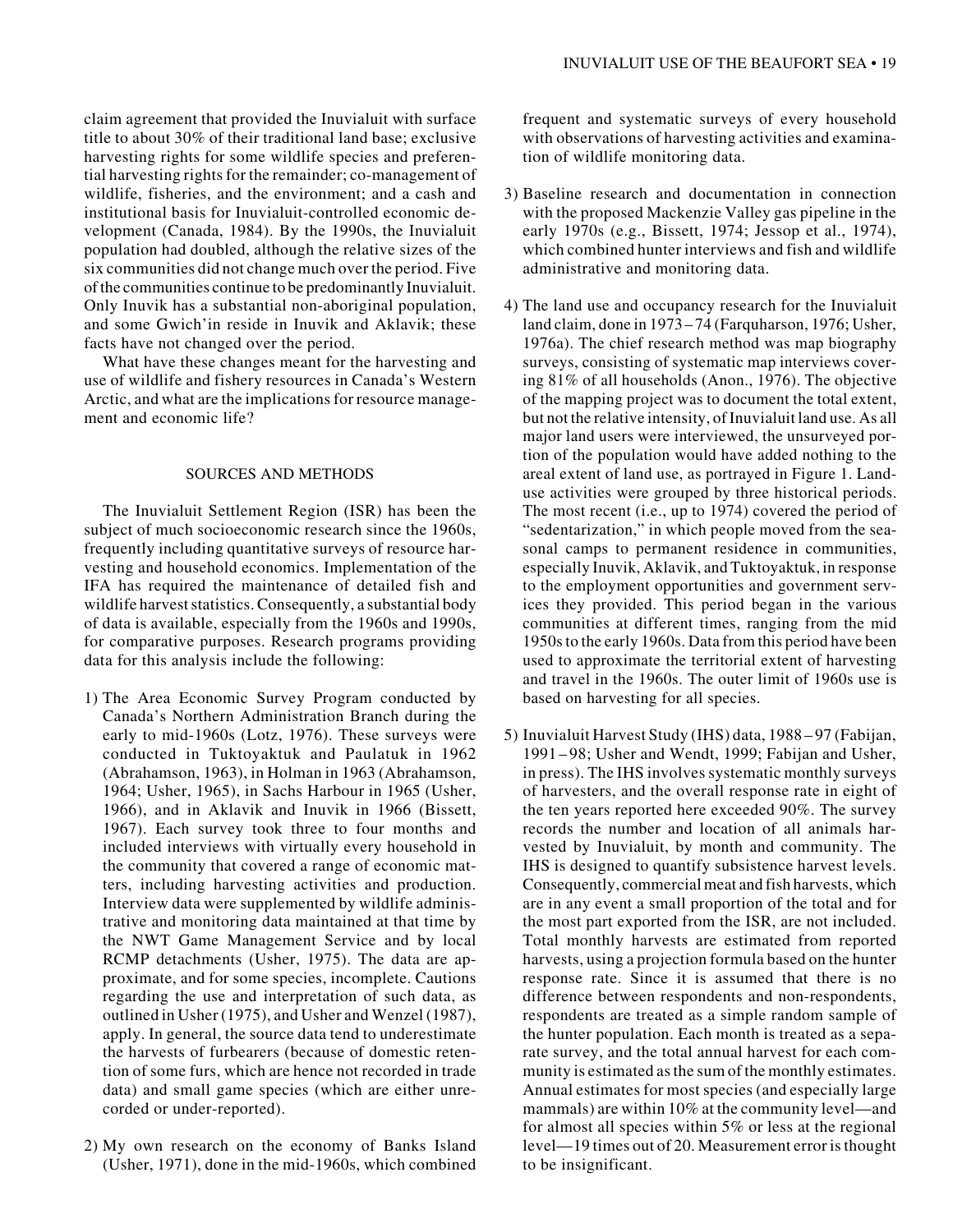- 6) Harvest data from polar bear monitoring programs conducted by the NWT Department of Resources, Wildlife, and Economic Development (Branigan and Nagy, 1998) and beluga monitoring by the Department of Fisheries and Oceans in cooperation with the Fisheries Joint Management Committee (Harwood et al., 2002).
- 7) Standard edible weight estimates for each species harvested in the ISR (Usher, 2000). This study was based on available but mostly unpublished body-weight data sets for almost all species harvested in the ISR. Data were obtained, where available, for whole body weights (total body mass), carcass weight, and edible weight, in some cases as directly comparable sets, and in others, as standard conversion indices. Priority was given to data sets from the ISR, from the same season when Inuvialuit hunting normally occurs, and from a subsistence hunt (in preference to a commercial or scientific harvest). Where data were available by sex and age-class, weights were determined for those categories (the IHS collects sex and age-class data for large mammals).
- 8) Census of Canada data (Statistics Canada, 1994) on population by aboriginal origin and by census subdivision (CSD). Each community in the region is a separate CSD.

Data sources  $(1)$ ,  $(2)$ , and  $(3)$  were used to estimate Inuvialuit harvest levels for the 1960s. Where possible, these estimates are based on the five-year mean of reported harvests (1960–65); otherwise, they are as given in the original data sources.

Data sources (5) and (6) were used to construct a tenyear mean of Inuvialuit harvests (1988–97), which is taken to represent 1990s harvesting levels.

Data sources (4) and (6) were used to identify harvesting areas, and data sources (1) and (8) were used to establish approximate Inuvialuit population levels, during each time period. Data source (7) was used to develop country food harvest estimates by species by weight.

Survey data reliability has generally improved over time, as survey research methods themselves have improved and as these have been applied more rigorously and consistently in the Western Arctic. Survey research methods were only introduced in the North in the 1960s and were at first applied relatively informally and inconsistently (data sources 1, 2, 3). Nonetheless, all estimates used here are believed to be sufficiently reliable for the purposes of this analysis, although the domestic fishery estimates are the least exact. The first large-scale survey in the region applied in a consistent manner was the land use and occupancy study (data source 4). Contemporary harvest studies produce highly reliable data for most species, and especially for the most frequently harvested ones, and the IHS (data source 5) meets the highest contemporary standards of reliability for harvest surveys (Usher and Wenzel, 1987; Usher and Wendt, 1999). The methods and reliability of the national census (data source 8) have also improved over the 40-year period.

All information refers to the Inuvialuit Settlement Region (ISR), as created by the Inuvialuit Final Agreement of 1984 (Fig. 1), and to the Inuvialuit population there only.

I have had the opportunity to observe the evolution of harvesting and its place in the economy and society of the Western Arctic over 40 years, including several years of field work in the ISR in the 1960s and 1970s and frequent sojourns to the region since (as recently as 2001).

## RESULTS

## *Geographic Extent of Inuvialuit Harvesting Activity*

Figure 1 shows that about one-third of the Inuvialuit harvesting area in the 1960s was on water or sea ice. The seaward limit of harvesting for Aklavik, Inuvik, Tuktoyaktuk, and Sachs Harbour is associated with the normal maximum extent of the fast ice (eastern Amundsen Gulf was more likely to freeze over entirely). At that time, it was common for people to travel to the floe edge for seal hunting and polar bear hunting, and sometimes also to set traps for arctic fox. Whaling, a key open water activity, was and is concentrated around the mouth of the Mackenzie River, and seal hunting occurred closer to shore in the open water season than in winter. The maximum seaward extent of use is therefore associated with sea ice cover rather than open water.

Similar (but not identical) data for the 1990s can be derived from the Inuvialuit Harvest Study, which records kill locations. No comprehensive map has been produced for all species for the 10-year period, however. As both fox trapping and winter seal hunting have declined since the 1960s, the best single indicator of sea ice use is the location of polar bear kills. These data are included in Figure 1. They suggest that the extent of sea ice use in recent years is about the same as it was in the 1960s. The kill location data in Figure 1 also indicate that much terrestrial wildlife harvesting occurs near the coast, for ease of transport and accessibility.

## *Participation in Harvesting*

There were ca. 1580 Inuvialuit in the Inuvialuit Settlement Region in the mid-1960s. Of these, about 325 were males of age 15–64, which is taken to approximate the number of harvesters, as this was a near-universal activity among that sector of the population at that time. These data are derived from the Area Economic Surveys, which recorded the Inuvialuit population of each community by age and sex, but did not record the actual number of persons engaged in harvesting. Published data from the 1966 Census of Canada are not sufficiently disaggregated to make this estimate.

The 1991 Census of Canada indicates that there were 2890 Inuvialuit in the ISR (single- and multiple-origin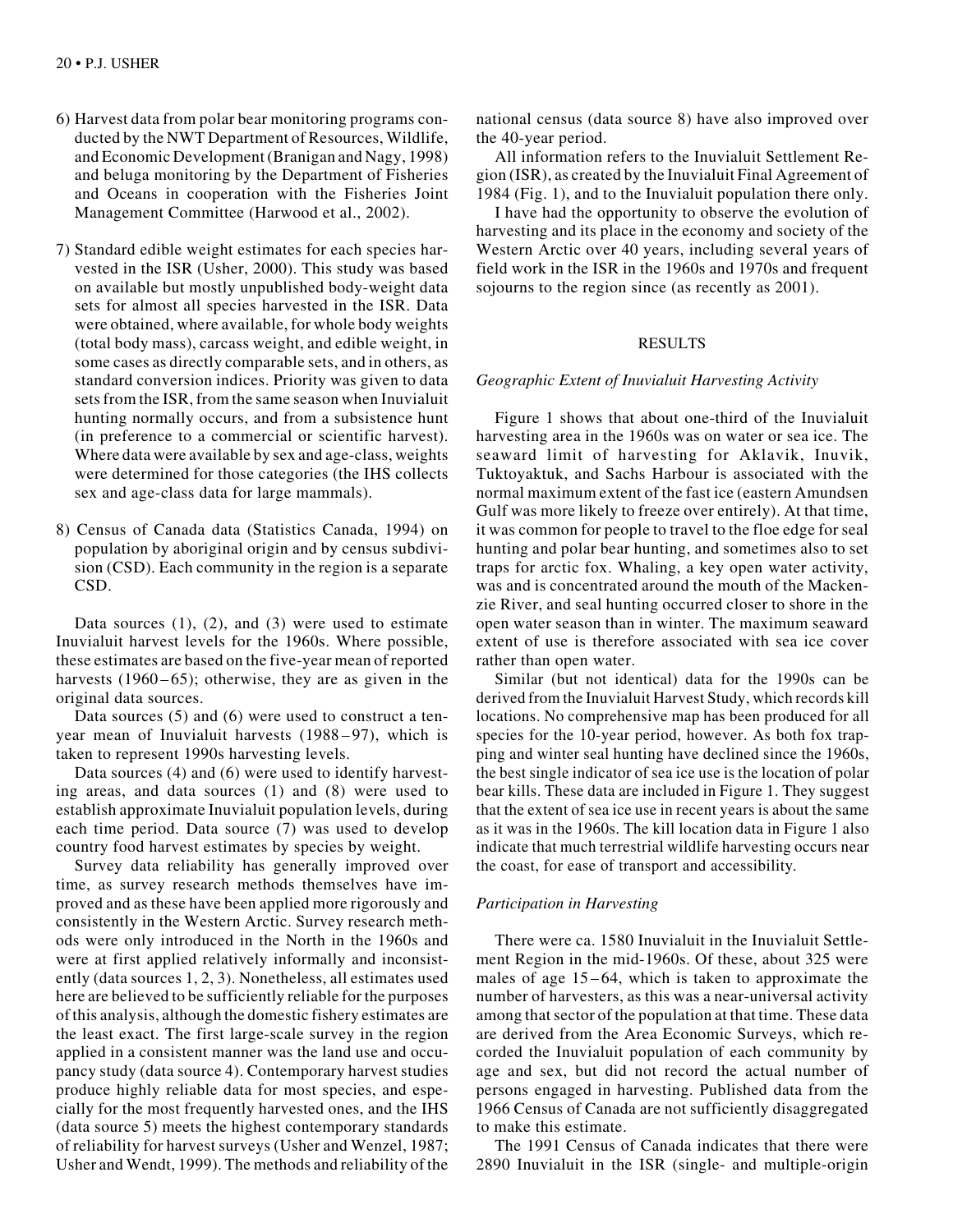

FIG. 1. Inuvialuit use of land and sea in the Inuvialuit Settlement Region, 1960s and 1990s. The thick line shows land and sea use in the 1960s: it represents the outer limit of Inuvialuit harvesting from the mid-1950s to the mid-1970s, as documented by the Inuit Land Use and Occupancy project. The dots, showing land and sea use in the 1990s, are based on actual kill locations (polar bears and terrestrial mammals only) in 1988 – 97, as documented by the Inuvialuit Harvest Study. Each dot shows the location of at least one kill. The thin line indicates the boundary of the Inuvialuit Settlement Region. Sources: Usher, 1976a: Plates 3, 4, 7, 8, 11, 12, 16, 20; Farquharson, 1976: Plates 43–44; IHS.

responses combined) (Statistics Canada, 1994:96 – 99). According to the records of the IHS, 471 Inuvialuit engaged in harvesting that year.

These data are not entirely comparable, chiefly because dissimilar methods were used to estimate the number of harvesters. However, it should be expected that the number of harvesters would be a declining proportion of the Inuvialuit population in view of the very substantial growth in wage employment over the period. The data appear to show that the Inuvialuit population grew by 83% in just over 25 years, and the number of harvesters grew by 45%. Harvesters as a proportion of the population thus declined from 20.5% to 16.3%. Although harvesting effort indices were not uniformly measured in either period, a key difference is that in the 1960s, most Inuvialuit men were fulltime harvesters, while today the great majority are part-time harvesters and also earn significant cash income from

regular or casual employment (Smith and Wright, 1989; Condon et al., 1995).

Figure 2 provides the breakdown of the harvester population by community, as recorded by the IHS annually from 1988 to 1997. It shows the number of individuals who reported harvesting fish and wildlife in each community. There has been an apparent decline in the number of persons harvesting since 1992, especially in Inuvik and Aklavik, although preliminary analysis suggests this may be due at least in part to a declining rate of response to the survey (Usher and Wendt, 1999).

# *Harvest Levels*

Table 1 compares the Inuvialuit harvest of key economic species in the 1960s and the 1990s. The period 1960 – 65 is taken to be representative of the 1960s, and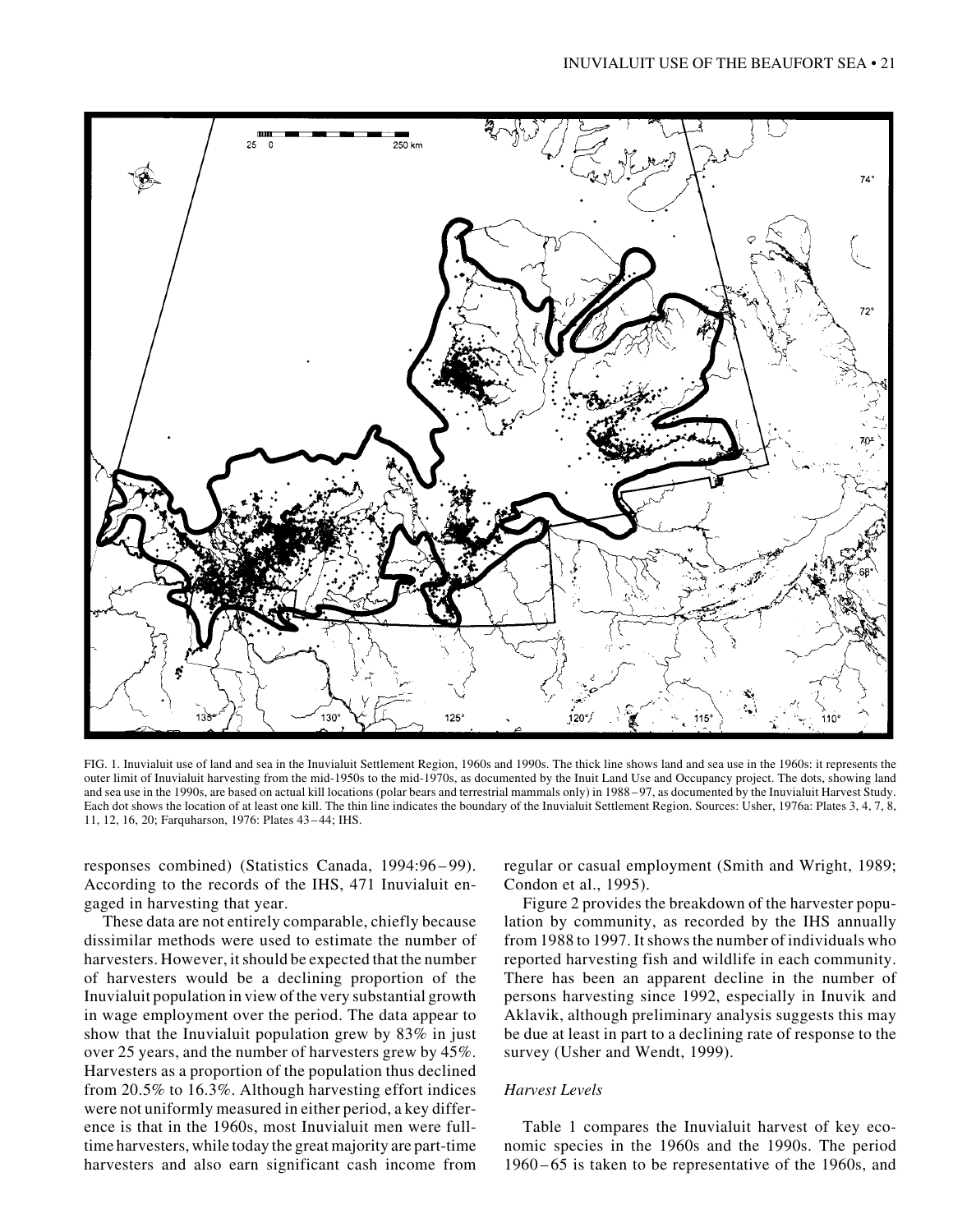

FIG. 2. Harvesters by community, Inuvialuit Settlement Region, 1988–97.

1988–97, of the 1990s. The chief uncertainty for the 1960s is the estimate for marine and anadromous fish, because these species were not subject to any administrative or monitoring recording at the time and, without specifically designed survey protocols, are the most subject to recall error in casual surveys. Nonetheless, the estimate of 400000 kg/year is if anything conservative in light of Treble's (1996) thorough review of historical data for the Mackenzie Delta.

A key factor in the difference between harvest levels in the 1960s and the 1990s is the near-disappearance of dog teams as the mode of winter transport (Usher, 1972). This is the chief reason for reduced harvests of both seals and the various species of whitefish, which were the primary sources of dog feed at that time. A secondary factor in reduced seal harvests is the decline in pelt price due to European and American import bans, although only the community of Holman had a significant commercial seal harvest. However, beluga harvests are now nearly 50% higher than in the 1960s. The 1990s data do not include the bowhead whales taken in 1991 and 1996, which would have had a noticeable spike effect on available food from marine mammals in those years. Large ungulates now account for most of the food harvest, and both caribou and muskox are more abundant in the region now than they were in the 1960s (at which time muskox hunting was prohibited). Caribou harvests have more than doubled.

TABLE 1. Mean annual Inuvialuit harvest of selected species, 1960–65 and 1988–97. Data for 1960–65 have been estimated and rounded, except those for beluga and polar bears, which are based on exact counts from existing records.

| Species                         | $1960 - 65$ | $1988 - 97$ |  |
|---------------------------------|-------------|-------------|--|
| Marine Mammals                  |             |             |  |
| beluga                          | 83          | 117         |  |
| ringed seal                     | 4900        | 1085        |  |
| polar bear                      | 68          | 56          |  |
| <b>Terrestrial Mammals</b>      |             |             |  |
| caribou                         | 1300        | 3114        |  |
| muskox                          | $\Omega$    | 327         |  |
| moose                           | 60          | 28          |  |
| muskrat                         | 98000       | 10019       |  |
| arctic fox                      | 5300        | 1384        |  |
| Marine and anadromous fish (kg) | 400000      | 92034       |  |
| Freshwater fish (kg)            | 40000       | 17450       |  |

<sup>1</sup> Sources:  $1960-65$  harvests: Abrahamson, 1963, 1964; Usher, 1965, 1966, 1975; Bissett, 1967; Jessop et al., 1974; Hunt, 1979; Treble, 1996. 1988–97 harvests: M. Branigan and J. Nagy, pers. comm. 1999; Harwood et al., 2000; Fabijan and Usher, in press.

Commercial trapping has declined substantially: both key regional species, muskrat and arctic fox, are now taken in only a fraction of their former numbers. Declining fur prices due to anti-fur campaigns in Europe and North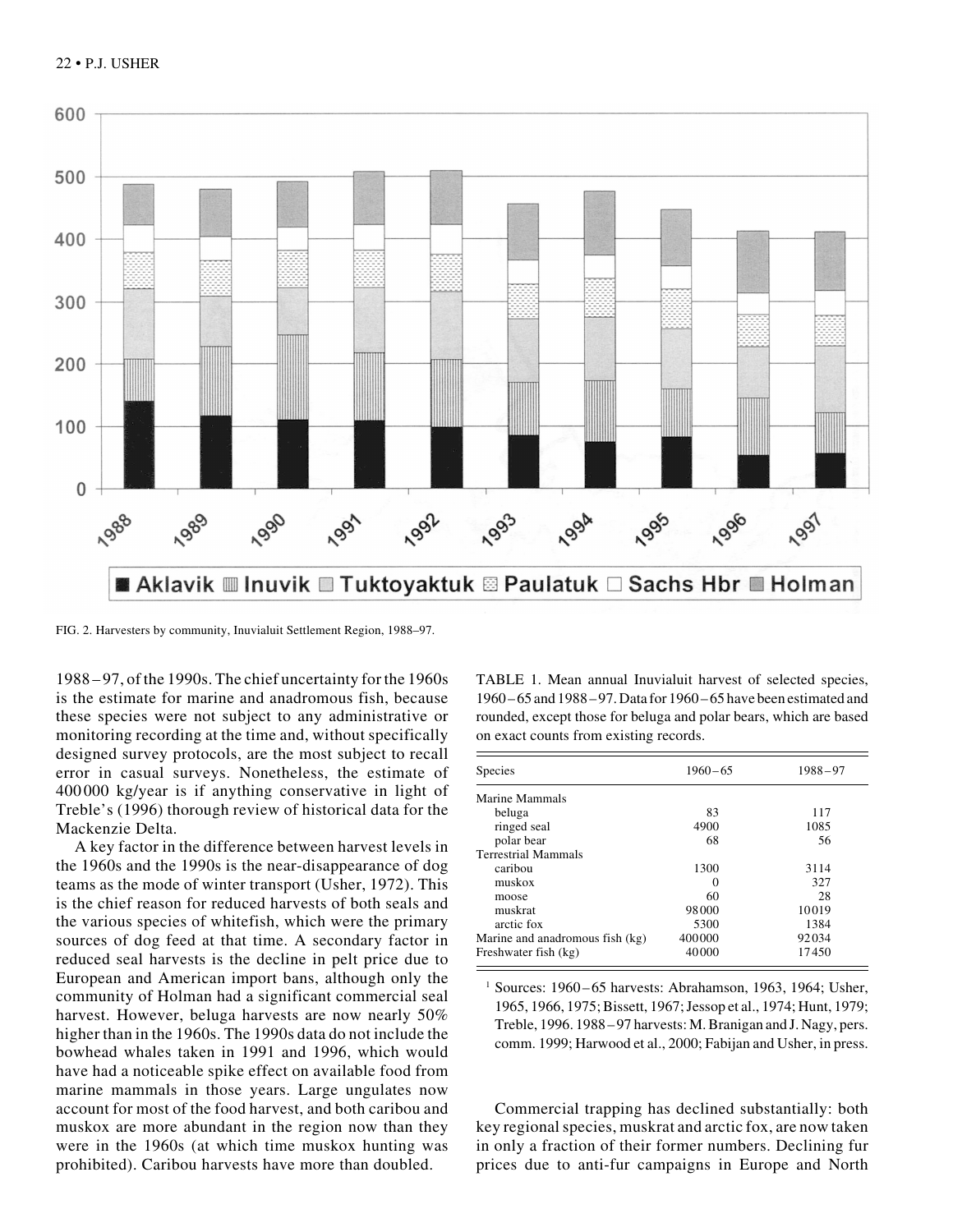

America are again a key factor, although both fox and muskrat harvests were already lower in the early 1960s than they had been in previous decades. Polar bear harvests have been limited by quota in the Northwest Territories since 1968.

To compare country food production between the 1960s and 1990s more directly, in Figure 3 all harvests have been converted to edible weight (Usher, 2000) and classified by marine and terrestrial (or freshwater) species. Anadromous species are included in the marine fish category, polar bears are included in the marine mammals category, and the marine birds category consists of sea ducks. The following comparison is subject to caution: the reliability of fish harvest estimates for the 1960s is uncertain and, since fish constituted a large component of the total 1960s harvest, the comparative analysis is sensitive to any significant error in those estimates.

## *Harvest Composition*

Over 100 species of fish, mammals, and birds are harvested by Inuvialuit, of which about 40 are harvested regularly and account for about 99% (by weight) of total available country food. Of these 40, 18 are marine species (Usher, 2000; Fabijan and Usher, in press). During the period 1988 – 97, caribou was the most important species, accounting for 33.3% of the total country food harvest by weight. The top five species accounted for 69.8% of the harvest by weight, and the top ten (of which seven were marine) accounted for 86.5% (Table 2). Not all species are equally available throughout the ISR. While many of the remaining species are harvested only in small numbers (and a few fur-bearing species are regarded as inedible), they are valued nonetheless for the variety they provide to the local diet (Wein and Freeman, 1992).

The key food sources during both periods were terrestrial mammals, marine fish, and marine mammals. The total country food harvest declined from approximately 677 000 kg/year to 333 000 kg/year. Mean annual country food production per harvester was approximately 2083 kg in the 1960s, and 707 kg in the 1990s. However, the composition of the harvest changed markedly. The harvest of terrestrial mammals has declined only slightly, although in the 1960s, 54% consisted of muskrat, of which the greater part was used for dog food. In the 1990s, 76% consisted of caribou, virtually all of which is eaten by humans. The caribou harvest appears to have more than doubled between the two periods, with a far higher proportion of hunters engaged in this activity than in pursuit of any other single species (Table 2). Caribou meat is the preferred food in most communities, and caribou were more abundant and available in the 1990s than in the 1960s. The harvest of marine fish is about one-quarter of what it was, and the harvest of marine mammals is somewhat over half.

In the 1960s, marine and terrestrial sources contributed to total available country food in a ratio of ca. 75:25. In the 1990s, that ratio was about 45:55. The Inuvialuit population in the ISR nearly doubled between the 1960s and the 1990s, while the total country food harvest declined by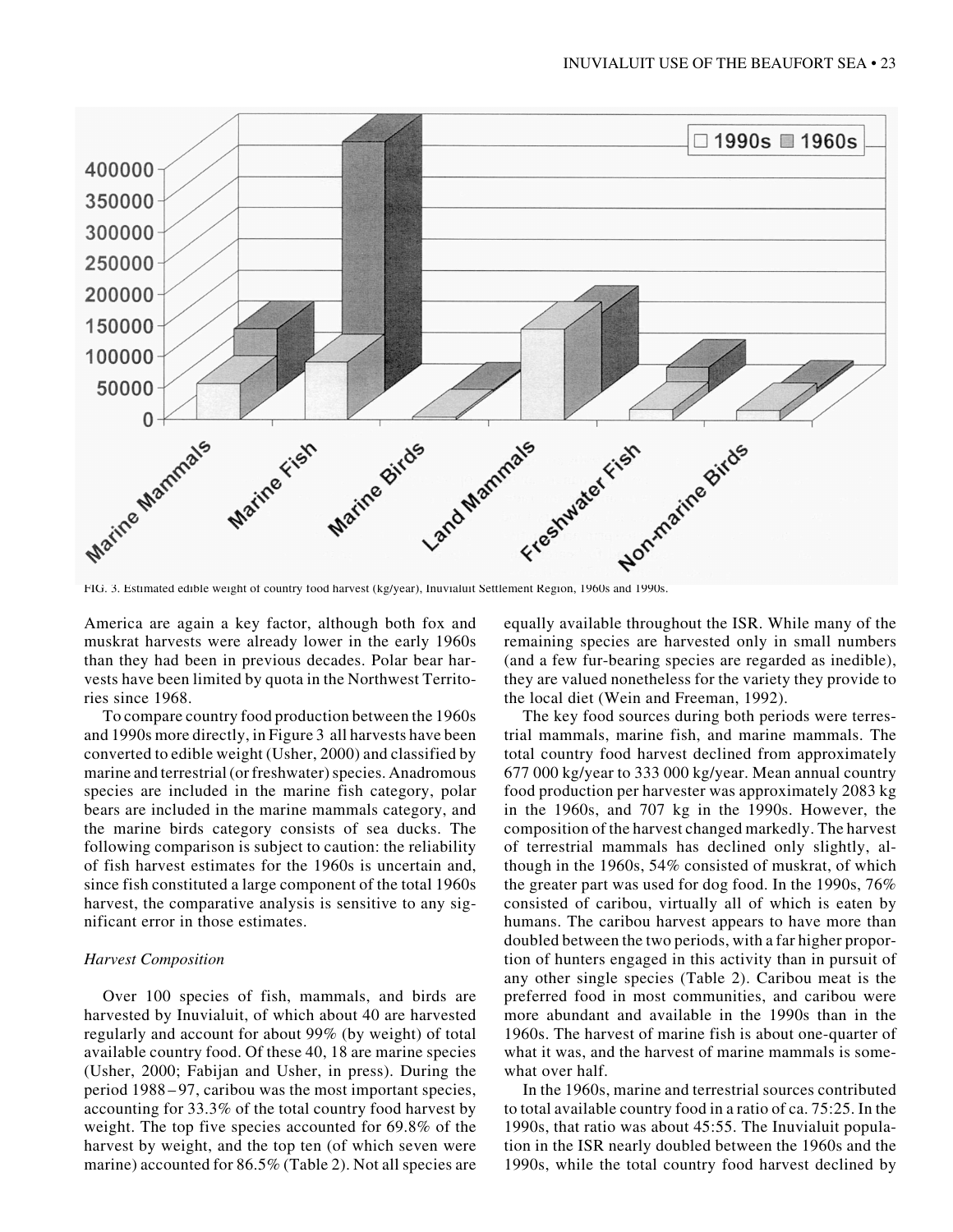TABLE 2. Top ten species by participation and production, 1988– 97, from IHS data. Estimates are based on mean annual percentage of hunters  $(N = 466)$  harvesting the species, and mean annual production (kg edible weight).

| Rank | Participation           | $(\%)$ | Production         | (kg)    |
|------|-------------------------|--------|--------------------|---------|
|      | caribou                 | 62.9   | caribou            | 110730  |
| 2    | snow goose              | 35.4   | beluga             | 43215   |
| 3    | lake trout              | 31.3   | broad whitefish    | 38254   |
| 4    | white-fronted goose     | 26.0   | muskox             | 22563   |
| 5    | arctic char             | 24.2   | arctic char        | 17553   |
| 6    | broad whitefish         | 18.9   | ringed seal        | 14 10 5 |
| 7    | Canada goose            | 18.2   | inconnu            | 13602   |
| 8    | beluga                  | 15.9   | lake whitefish     | 10161   |
| 9    | ringed seal             | 14.8   | snow goose         | 9981    |
| 10   | eider duck <sup>1</sup> | 14.6   | cisco <sup>2</sup> | 7897    |

<sup>1</sup> Includes king and common eiders.

about one-half. Per capita harvests in the 1990s are about one-third of those of the 1960s. Most of this change can be attributed to the decline of the dog team and the fur trade. In the 1960s, the greater part of the available country food supply went to dog teams, which were fed primarily on fish (especially whitefish species), seals, and furbearers, depending on location and season. Usher (1971) estimated that 75% of all country food obtained at Sachs Harbour was fed to dogs, and Jessop et al. (1974) estimated that 75% of the fish catch in the Mackenzie Delta was fed to dogs. Now, almost all country food is consumed by humans. Consequently, although Figure 4 suggests a dramatic decline in available country food per capita (429.5 to 115.2 kg), the availability of food intended specifically for human consumption may well have remained more or less constant over the period, and indeed the mix of terrestrial and marine sources of human food may also not have changed much.

Actual consumption of country food is always somewhat less than the amount apparently available, because some loss, spoilage, and waste are inevitable. The exact disparity is not thought to be large, but it has not been documented at the regional or community levels. Nonetheless, it is obvious that both the land and the sea in the ISR provide large amounts of nutritious country food to the Inuvialuit population. Per capita availability of country food in the ISR (115.8 kg/yr) is higher than per capita meat and fish availability for Canada as a whole (103.3 kg/yr; Statistics Canada, 1999). This suggests a much more substantial reliance on meat in the local diet, keeping in mind that Inuvialuit also consume locally purchased red meat, poultry, and fish from southern sources.

#### *Harvesting Costs*

A few estimates of harvesting costs at particular locales exist for both the earlier and later periods (e.g., Usher, 1972; Smith and Wright, 1989), and the methods for censusing both capital costs (including depreciation) and



<sup>2</sup> Includes arctic and least cisco. FIG. 4. Available country food per capita (kg/year) from marine and terrestrial sources, Inuvialuit Settlement Region, 1960s and 1990s.

operating costs are well established. However, existing data are insufficient to generate standardized, region-wide estimates for either period, and it is therefore difficult to generalize about either cost levels or the relationship of inputs to outputs in the harvesting sector.

## HARVESTING IN THE INUVIALUIT ECONOMY

Most Inuvialuit households in the smaller communities, and many in Inuvik, depend for part of their income on the subsistence and cash values generated by fish and wildlife. The economy can be described as a mixed, subsistencebased economy (Walker and Wolfe, 1987; Usher and Weinstein, 1991), with the household functioning as a unit of production as well as one of consumption.

The cash or market economy generates household income from wages, transfers, and commodity sales. The household generates and utilizes these income streams as a unit of production by combining the factors of production at its disposal according to household needs. These factors of production include land (wildlife resources, to which all Inuvialuit have access); labour (the skills, knowledge, and capacity of the household members, who at various times may act as wage earners, harvesters, and processors, or provide other support services to harvesting); and capital (the productive goods such as snowmobiles, boats, nets, and firearms). Most of the total income so generated is spent on consumption goods, but some of it is reinvested as productive capital. Cash from other market sectors is essential to achieve sufficient capitalization of modern harvesting. Within the community, households are linked through sharing, exchange, and partnership. This model applies generally in a circumpolar context and over time, although the amounts of income flowing through each category vary greatly (see, for example, Quigley and McBride, 1987; Smith and Wright, 1989; Usher et al., in press).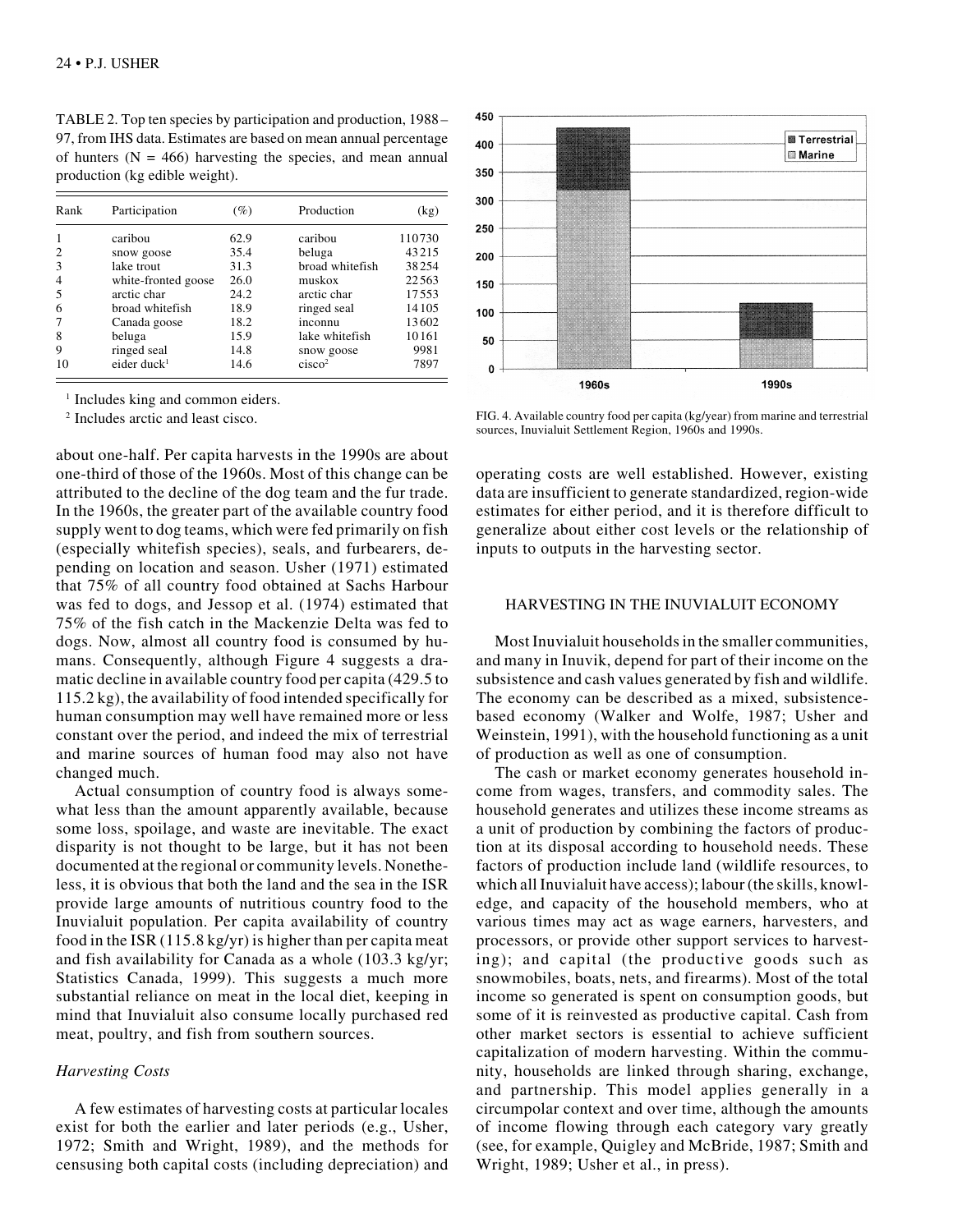Harvesting activities generate both household income in the form of cash from commodity production, and in-kind or subsistence values in the form of food on the table (and other products such as hides, pelts, down, and bone). The flow of household income from harvesting has varied substantially over time and by specific source. For example, Banks Island was the white fox capital of the world from the 1930s to the 1970s. Fox abundance is typically cyclic, but peak years provided some trappers with cash incomes substantially higher than the average industrial wage in Canada in those days (Usher, 1971). Similarly, the Mackenzie Delta was a major source of Canadian muskrat pelts, with production valued at up to \$1 million annually in the 1940s and 1950s. Trapping is now only a minor source of cash income in the ISR, but it has been partially replaced by guided sport hunts for big game. In the case of polar bears, for example, sport hunts currently account for about half of the total harvest, and bring about \$400 000 annually to local hunters, mainly in Sachs Harbour, Holman, Paulatuk, and Tuktoyaktuk. Occasional commercial harvesting of fish and game for food occurred during both periods but did not provide substantial income at the regional level.

Using an approximate, and possibly conservative, figure of \$10/kg imputed value of the replacement cost of country food (i.e., what people would have to pay for equivalent meat supplies in local food stores; Usher, 1976b), country food provides a non-cash or in-kind benefit in the amount of about \$3.35 million annually to the ISR as a whole, or ca. \$1150 per capita. A typical household thus produces several thousand dollars' worth of food that it does not have to buy at the store. These are gross values; production costs, which can amount to several thousand dollars, have not been deducted. However, it appears nonetheless that harvesting produces a substantial net economic benefit (Usher, 1971; Smith and Wright, 1989).

#### DISCUSSION

The resources of the Beaufort Sea and the adjacent lands are varied and abundant, and they provide for both cash and subsistence needs of the Inuvialuit. They do this today, as they have always done, even though a growing proportion of the population is not directly involved in harvesting and the share of household income provided by harvesting is declining. Important social, cultural, and nutritional needs, as well as economic ones, continue to be met, and harvesting continues to be a widespread and valued activity among Inuvialuit. This was not widely predicted in the 1960s by either social scientists or policymakers (Usher, 1993).

The total area used by Inuvialuit for harvesting has not changed much. However, many particular harvesting patterns have changed. The following observations apply to the ISR as a whole and may not apply equally to each community, although the IHS provides a database that would enable such analysis.

The number of Inuvialuit who harvest has increased, although not by as much as the population as a whole. Harvesters, defined as anyone who harvests, have declined only slightly as a proportion of the total population, but the major change (not directly measured by any available survey data) has been a shift from full-time to part-time harvesting. To some extent, this has been made possible by the shift from dogs to snowmobiles, as well as the increased speed afforded by more modern technology, which harvesters have generally used to reduce the time required to harvest a targeted amount, rather than to increase harvest levels (Usher, 1972; Condon et al., 1995).

Perhaps more significantly, the focus and intensity of harvesting have changed. While there are no directly comparable figures on species-specific harvesting success from the 1960s, the 1990s data (Table 2) suggest that there may be increasing separation between major food producers or "super-harvesters" (Wolfe, 1987) and casual or "recreational" harvesters. The importance of caribou, beluga, whitefish, and arctic char as food sources is approximately matched by the proportions of hunters who harvest those species, but there are also some significant disparities. Over one-third of Inuvialuit harvesters hunt snow geese, but that species accounts for only 3% of the total harvest by weight. Three other species of waterfowl and sea ducks are in the top 10 species by participation but account for an even smaller proportion of food production. Similarly, lake trout are fished by nearly one-third of the harvesters, but account for only 2% (by weight) of the total harvest. It would appear that some of the major economic species (for both cash and food), such as polar bear and muskox, are taken by relatively few hunters. This has partly to do with their distribution within the ISR, as these species are effectively unavailable to some communities.

While the overall shift in reliance from marine to terrestrial food sources can be attributed largely to the neardisappearance of the dog team, it may also reflect that, to the extent that a distinctly "recreational" category of Inuvialuit hunters exists, those hunters target birds and fish that can be obtained on land or in fresh water. The Beaufort Sea, whether frozen or unfrozen, is a demanding and unforgiving environment. Harvesting its resources requires a level of knowledge and skill that not all harvesters have, and in some cases also a higher level of cooperation and organization and more costly harvesting equipment (Condon et al., 1995). Again, Table 2 is suggestive in this regard. While 63% of Inuvialuit harvesters obtain caribou, only 16% obtain beluga, which, at 8th place, is the highestranked true marine species. This picture is also consistent with findings from southwest Alaska that the benefits of household capital assets are maximized by directing investment to the food species with the lowest average unit costs, by weight (Wolfe, 1986).

While the total amount of country food produced has declined, the amount destined for human consumption has increased, and per capita availability on an edible weight basis appears to have remained relatively constant. It may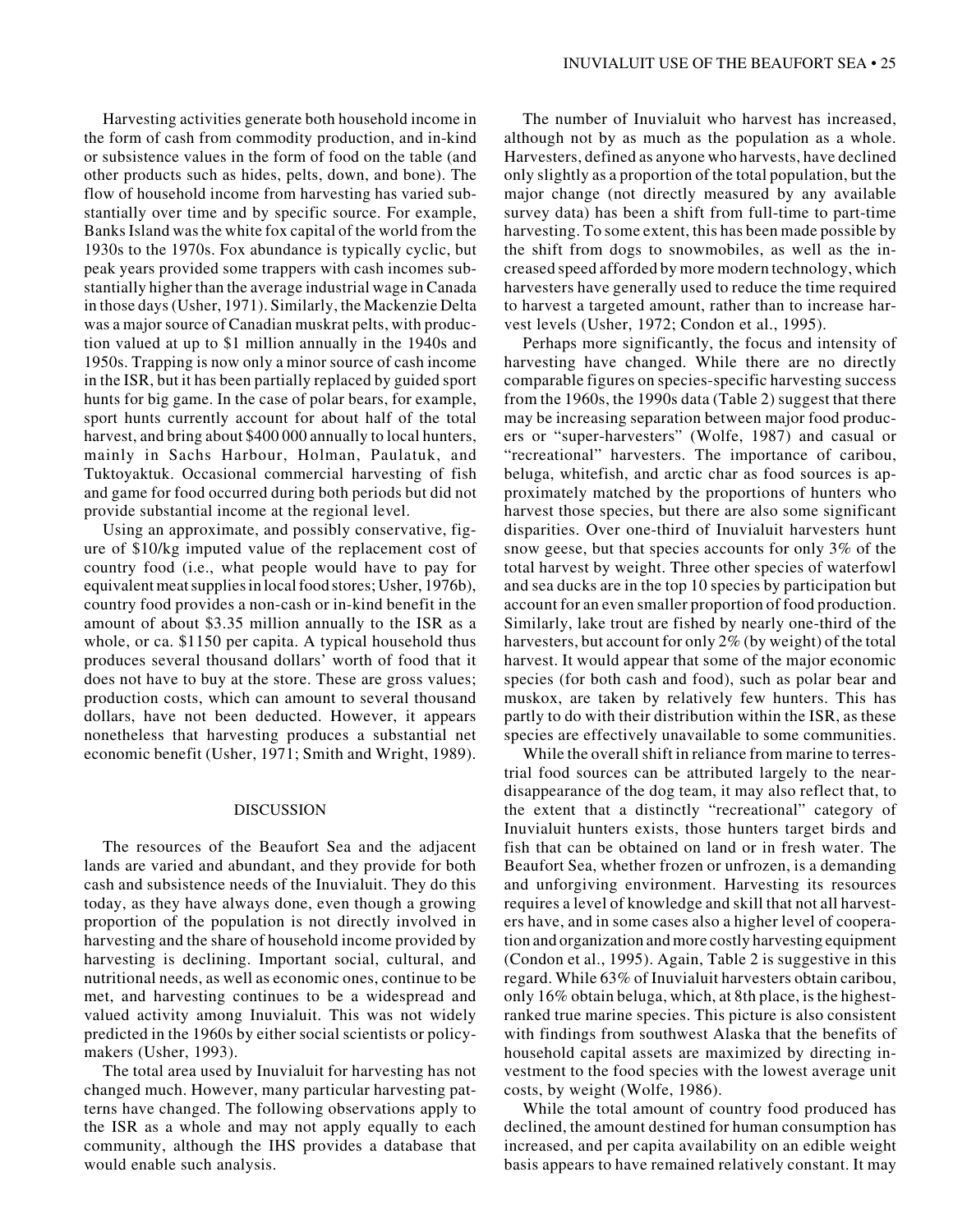also be that the relative proportions of country food for human consumption from marine and terrestrial sources have not changed much.

A fact meriting some comment is that Inuvialuit subsistence and commercial harvesting, while largely unrestricted by quotas and continuing to meet the needs of a growing population, have not resulted in resource depletion. At least three factors appear to be promoting conservation and sustainable use: the Inuvialuit interest in conservation, current resource use and management practices, and the incentives of the mixed, subsistence-based economy.

As a result of their dependence on fish and wildlife for both subsistence and commerce, the Inuvialuit have a strong interest and a large stake in species and habitat conservation. These resources provide a healthy and preferred diet at relatively low cost, and the harvesting, processing, and sharing of country food provide an important basis of cultural continuity. The subsistence priority maintains and promotes interest in a broad spectrum of wildlife resources, rather than narrow reliance on a few "cash crops." Thus cultural preference, economic incentives, and Inuvialuit harvesting rights under the land-claim agreement converge to promote a strong interest in maintaining habitat for biodiversity, in contrast to modifying habitat to optimize the production of one or a few key species.

The sustainable use of wildlife promotes wildlife and habitat conservation in the ISR by creating a local constituency that gives priority to these objectives over other land uses, such as industrial development, to the extent that they are incompatible. It promotes concern with animal health and the quality of the food supply and a reliance on local resources instead of imported ones. It promotes a willingness to live with wildlife in circumstances where animals could otherwise be regarded as dangerous predators or competitors. The combination of subsistence and commercial harvesting tends to broaden the desired components of the harvest, hence working against excessive selectivity that could adversely affect population dynamics and genetic diversity (Freese and Ewins, 1998).

With a broad range of species and harvesting options available, and great seasonal and even interannual variability, there is both need and opportunity for flexibility and adaptability. These characteristics are in fact the hallmarks of successful households in a mixed, subsistence-based economy. People are prepared to take the supply of wildlife as nature provides it, rather than seeking to control it. Temporary local scarcities can be met by shifting effort to other resources. Food security is thus enhanced by reliance on a variety of species. This system is dependent on equal access by all households to large communal harvesting territories, as is provided by the Inuvialuit Final Agreement.

Harvesting in the ISR, whether subsistence or commercial, does not involve ecosystem simplification or loss of biodiversity through habitat modification or intensive culture. These are both impractical and culturally unacceptable. In some cases (bears, some fish) there are stated harvest objectives, but the chief management tools to achieve them are habitat maintenance and harvest controls. Predator control is rarely practiced, and culls are considered unacceptable if there is no local use or external market for the product. No species is regarded or managed as a pest.

The fact that the economy is not totally reliant on harvesting is a benefit, as this reduces economic imperatives to over-harvest. It also facilitates voluntary selfregulation, which has occurred locally in several instances in recent years (Bailey et al., 1995), chiefly because there are alternative sources of income; because with mechanized transport, people are highly mobile and can harvest at alternative sites; and because Inuvialuit rely on a wide range of species for subsistence and can substitute plentiful ones for scarce ones.

Precisely because the Inuvialuit do not rely on a purely subsistence or "traditional" economy, but are part of a modern, mixed economy, the prospects for the conservation of species and habitat are actually enhanced. Incentives for over-harvesting are reduced, while those for habitat conservation are increased. While some species (polar bears, for example) are harvested at or close to maximum sustainable yield, the ISR is not dependent on a single resource. The regional harvesting sector is thus not highly exposed to market or environmental causes of failure, and it does not require environmental modification to enhance its success.

These circumstances have important management implications. The continued health and abundance of a diversity of species and of the marine and terrestrial environments that support them is as important to Inuvialuit now as it has always been. It would therefore be inappropriate to manage any particular species or environment in isolation, without reference to the effects on overall environmental health and on species and habitat diversity. Resource management must be highly adaptive, and that is what the wildlife and environmental co-management system established by the IFA provides.

The resources of the Beaufort Sea and the adjacent lands continue to meet fundamental needs of the Inuvialuit in many and diverse ways today, as in the past. None of these resources is currently at risk because of local harvesting practices or management. Nor have recent industrial development activities such as oil, gas, and mineral exploration in the region adversely affected environment or habitat in any significant way, at least as practiced and managed to date. It may be that the major risks will be those associated with global environmental change. Ensuring that the current favourable situation, at least at the regional level, continues—a fundamental objective of the Inuvialuit Final Agreement—will require continued vigilance with respect to industrial development activities, a sensitive and holistic approach to resource co-management, and the maintenance of traditional Inuvialuit values and practices. The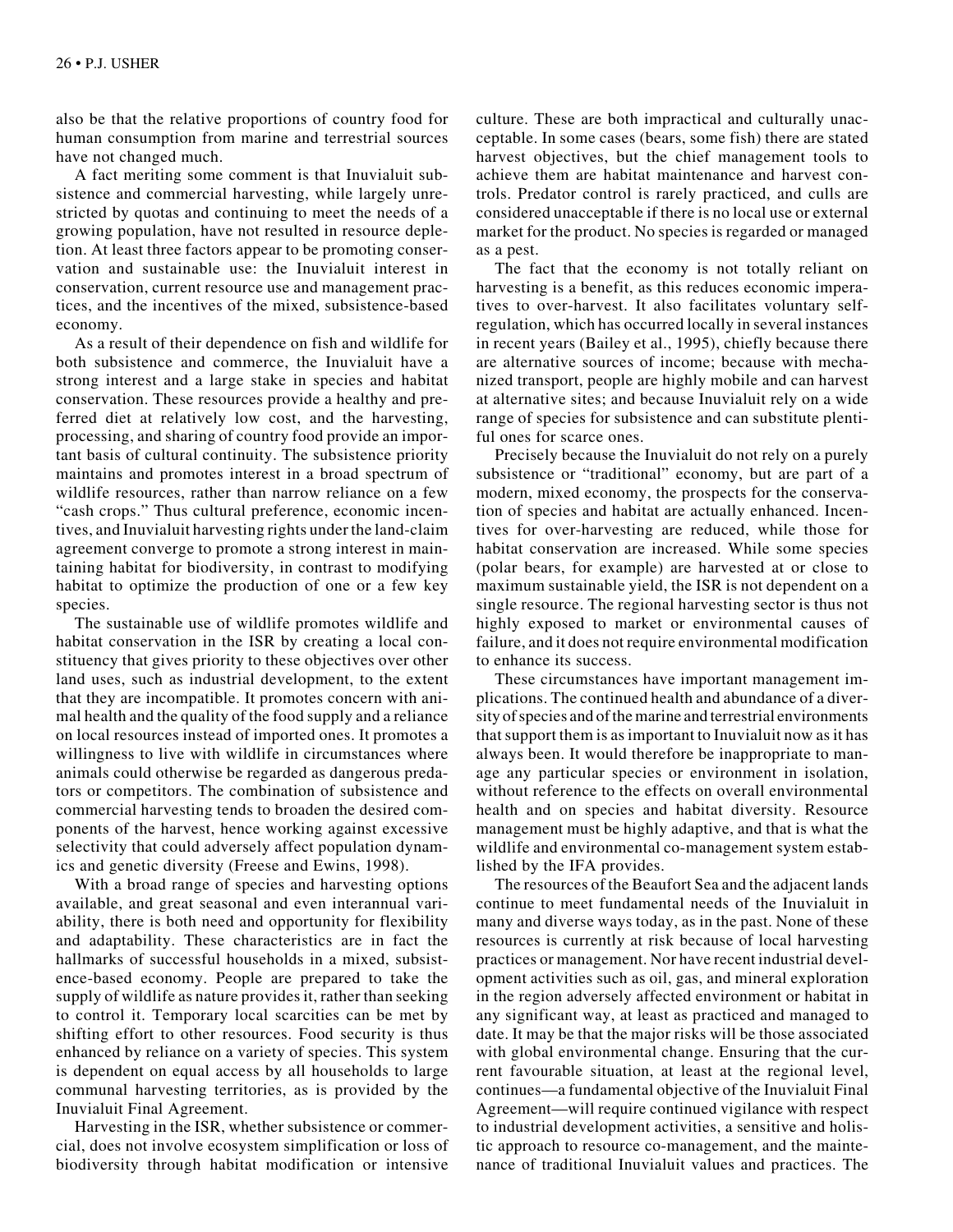IFA requires environmental assessment of all developments that could have a significant negative effect on present or future wildlife harvesting, as well as compensation for wildlife harvesting losses. The results of this study suggest that continued documentation of the location, participation levels, harvest levels, and costs of harvesting activities by reliable, proven, and up-to-date methods is important for fish and wildlife management, economic planning, and environmental impact assessment.

# ACKNOWLEDGEMENTS

I wish to thank John Nagy for use of the custom plot of IHS data in Figure 1; John Nagy, Marsha Branigan, Lois Harwood, and Norm Snow for information and advice; Michael Muller for drafting Figure 1; and Michael Fabijan for custom tabulations of IHS data and assistance in their interpretation. I am also grateful for the helpful comments of George Wenzel and one anonymous reviewer.

## REFERENCES

ABRAHAMSON, G. 1963. Tuktoyaktuk-Cape Parry Area Economic Survey. Ottawa: Department of Northern Affairs and National Resources.

———. 1964. The Copper Eskimos: An area economic survey, 1963. Ottawa: Department of Northern Affairs and National Resources.

- ANONYMOUS. 1976. Fieldwork methodology: Rationale and assessment. In: Freeman, M.M.R., ed. Report, Inuit Land Use and Occupancy Project. Ottrawa: Department of Indian and Northern Affairs. Vol. 2. 47 –59.
- BAILEY, J.L., SNOW, N.B., CARPENTER, A., and CARPENTER, L. 1995. Cooperative wildlife management under the Western Arctic Inuvialuit Claim. In: Bissonnette, J.A., and Krausman, P.R., eds. Integrating people and wildlife for a sustainable future. Proceedings of the First International Wildlife Management Congress. Bethesda, Maryland: The Wildlife Society. 11-15.
- BISSETT, D. 1967. The lower Mackenzie region: An area economic survey. Ottawa: Department of Indian Affairs and Northern Development.
	- ———. 1974. Resource harvests: Hunter-trappers in the Mackenzie Valley. Environmental-Social Committee Northern Pipelines, Task Force on Northern Oil Development Report No. 74-42. Ottawa: Information Canada.
- BRANIGAN, M., and NAGY, J. 1998. Status report for species under quota in the Inuvialuit Settlement Region. Inuvik: Wildlife Management Advisory Council (NWT).
- CANADA. 1984. The Western Arctic Claim: The Inuvialuit Final Agreement. Ottawa: Minister of Indian Affairs and Northern Development.
- CONDON, R.G., COLLINGS, P., and WENZEL, G. 1995. The best part of life: Subsistence hunting, ethnicity, and economic adaptation among young adult Inuit males. Arctic 48(1):31 –46.
- FABIJAN, M. 1991–98. Inuvialuit harvest study data report (annual). Inuvik, N.W.T.: Inuvialuit Harvest Study.
- FABIJAN, M., and USHER, P.J. In press. Inuvialuit Harvest Study Data and Methods Report 1988-1997. Inuvik: Inuvialuit Harvest Study.
- FARQUHARSON, D.R. 1976. Inuit land use in the west-central Canadian Arctic. In: Freeman, M.M.R., ed. Report, Inuit Land Use and Occupancy Project. Ottawa: Department of Indian and Northern Affairs. Vol. 1, 32–61; Vol. 3, 40–44.
- FREESE, C.H., and EWINS, P.J. 1998. Wild species use by the Inuvialuit of Inuvik and Paulatuk: An analysis of WWF's guidelines for consumptive use of wild species*.* Oslo, Norway: WWF Arctic Program.
- HARWOOD, L.A., NORTON, P., DAY, B., and HALL, P.A. 2002. The harvest of beluga whales in Canada's Western Arctic: Hunter-based monitoring of the size and composition of the catch. Arctic 55(1):10 –20.
- HUNT, W.J. 1979. Domestic whaling in the Mackenzie Estuary, Northwest Territories. Fisheries and Marine Service Technical Report No. 769. Winnipeg: Department of Fisheries and Environment.
- JESSOP, C.S., CHANG-KUE, K.T.J., LILLEY, J.W., and PERCY, R.J. 1974. A further evaluation of the fish resources of the Mackenzie River Valley as related to pipeline development. Environmental-Social Committee Northern Pipelines, Task Force on Northern Oil Development Report No. 74-7. Ottawa: Information Canada.
- LOTZ, J. 1976. Area economic surveys: Critique and assessment. In: Freeman, M.M.R., ed. Report, Inuit Land Use and Occupancy Project. Ottawa: Department of Indian and Northern Affairs. Vol. 2. 23 –30.
- QUIGLEY, N.C., and McBRIDE, N.J. 1987. The structure of an arctic microeconomy: The traditional sector in community economic development. Arctic 40(3):204–210.
- SMITH, T.G., and WRIGHT, H. 1989. Economic status and role of hunters in a modern Inuit village. Polar Record 25(153):93–98.
- STATISTICS CANADA. 1994. Canada's aboriginal population by census subdivisions and census metropolitan areas: Aboriginal data. 1991 Census of Canada, Catalogue No. 94-326. Ottawa: Industry, Science and Technology.

———. 1999. Food consumption in Canada. Agriculture Division, Catalogue Nos. 32-230-XPB and XIB. Ottawa: Minister of Industry.

- TREBLE, M.A. 1996. Broad whitefish (*Coregonus nasus*) of the lower Mackenzie River: Biological characteristics, commercial and subsistence harvest trends, and local management issues. Master's thesis, Natural Resource Management, University of Manitoba, Winnipeg.
- USHER, P.J. 1965. Economic basis and resource use of the Coppermine-Holman region, N.W.T. Northern Coordination and Research Centre Report 65-2. Ottawa: Department of Indian Affairs and Northern Development.
- ———. 1966. Banks Island: An area economic survey, 1965. Ottawa: Department of Northern Affairs and National Resources.
- ———. 1971. The Bankslanders: Economy and ecology of a frontier trapping community. Vol. 2: Economy and ecology. Northern Science Research Group Report 71-2. Ottawa: Department of Indian Affairs and Northern Development.